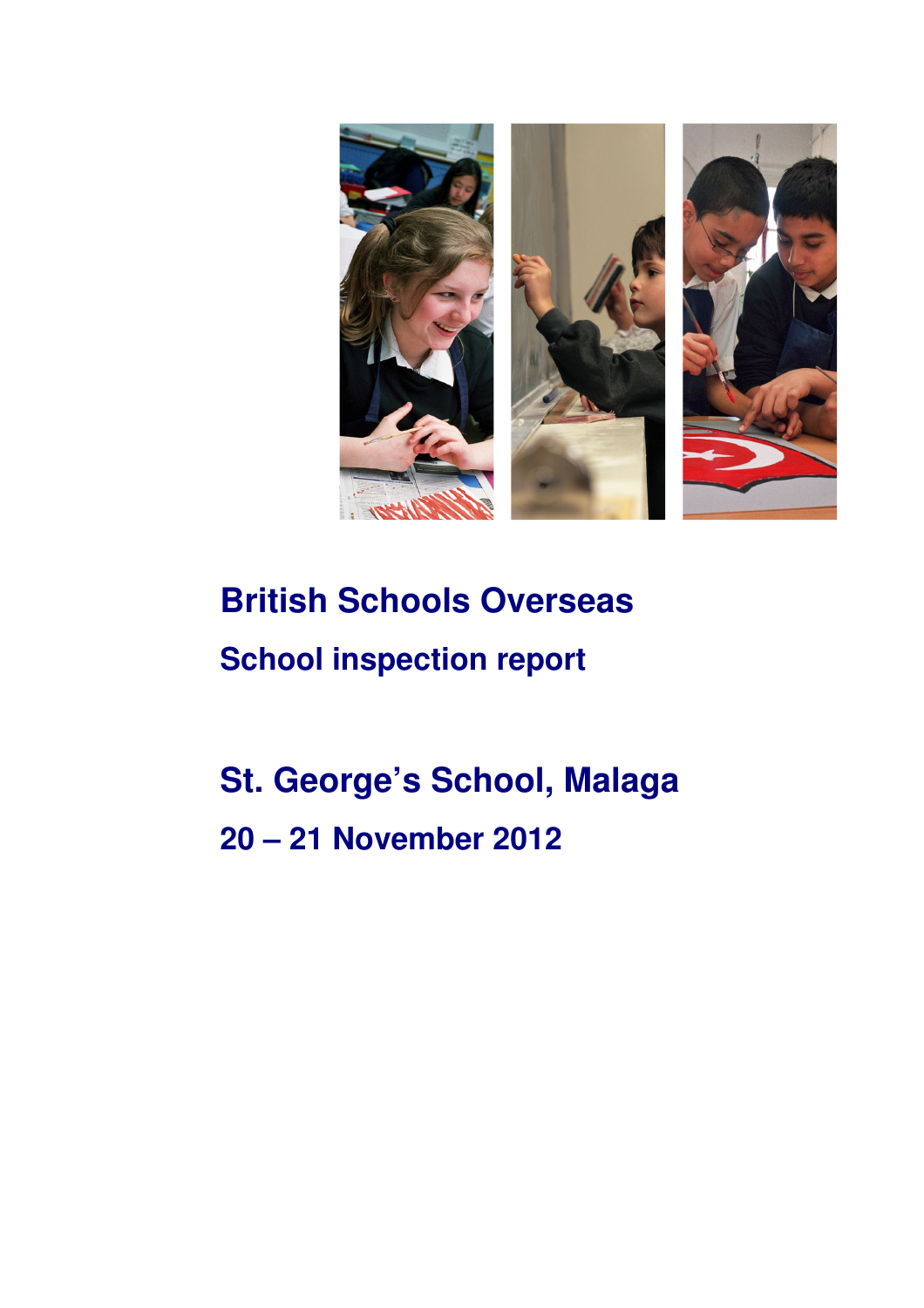

# Issue and revision record

| <b>Revision</b> | <b>Date</b> | <b>Originator</b> | <b>Checker</b> | <b>Approver</b> | <b>Description</b> |   |
|-----------------|-------------|-------------------|----------------|-----------------|--------------------|---|
|                 |             |                   |                |                 |                    | t |
| $\mathbf{1}$    | 1812/12     | <b>BRO</b>        | FG             |                 | Draft              |   |
| $\overline{2}$  | 21/12/12    | <b>BRO</b>        | FG             |                 | Draft              |   |
| 3               | 4/01/13     | <b>BRO</b>        | FG             | PJH             | Final draft        |   |
| 4               | 09/01       | <b>BRO</b>        | FG             | <b>PJH</b>      | Final              |   |

This document has been prepared for the titled project or named part thereof and should not be relied upon or used for any other project without an independent check being carried out as to its suitability and prior written authority of Cambridge Education Limited being obtained. Cambridge Education Limited accepts no responsibility or liability for the consequences of this document being used for a purpose other than the purposes for which it was commissioned. Any person using or relying on the document for such other purpose agrees, and will by such use or reliance be taken to confirm his agreement

to indemnify Cambridge Education Limited for all loss or damage resulting therefrom. Cambridge Education Limited accepts no responsibility or liability for this document to any party other than the person by whom it was commissioned.

To the extent that this report is based on information supplied by other parties, Cambridge Education Limited accepts no liability for any loss or damage suffered by the client, whether contractual or tortious, stemming from any conclusions based on data supplied by parties other than Cambridge Education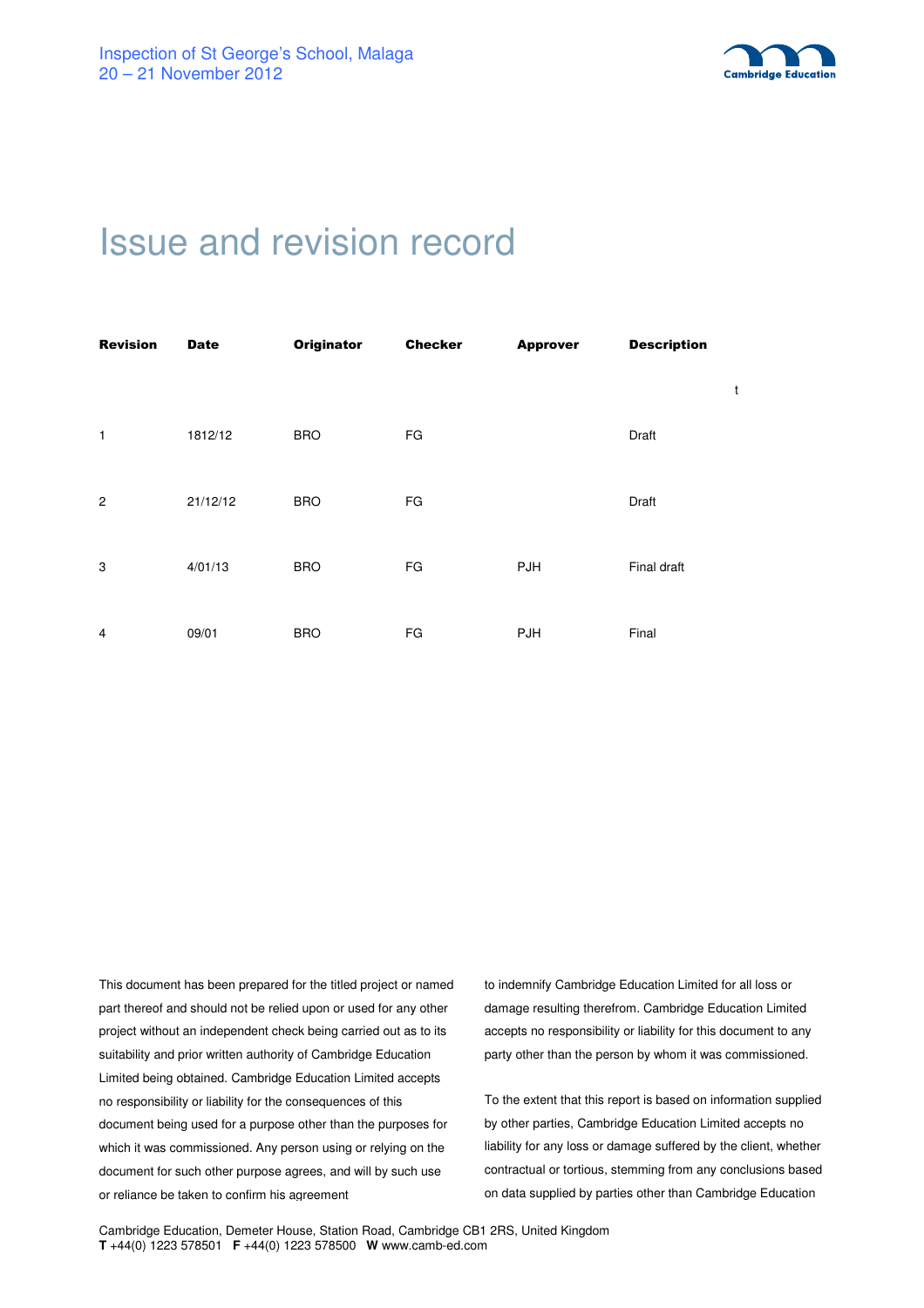

# **Contents**

**Title** 

#### Page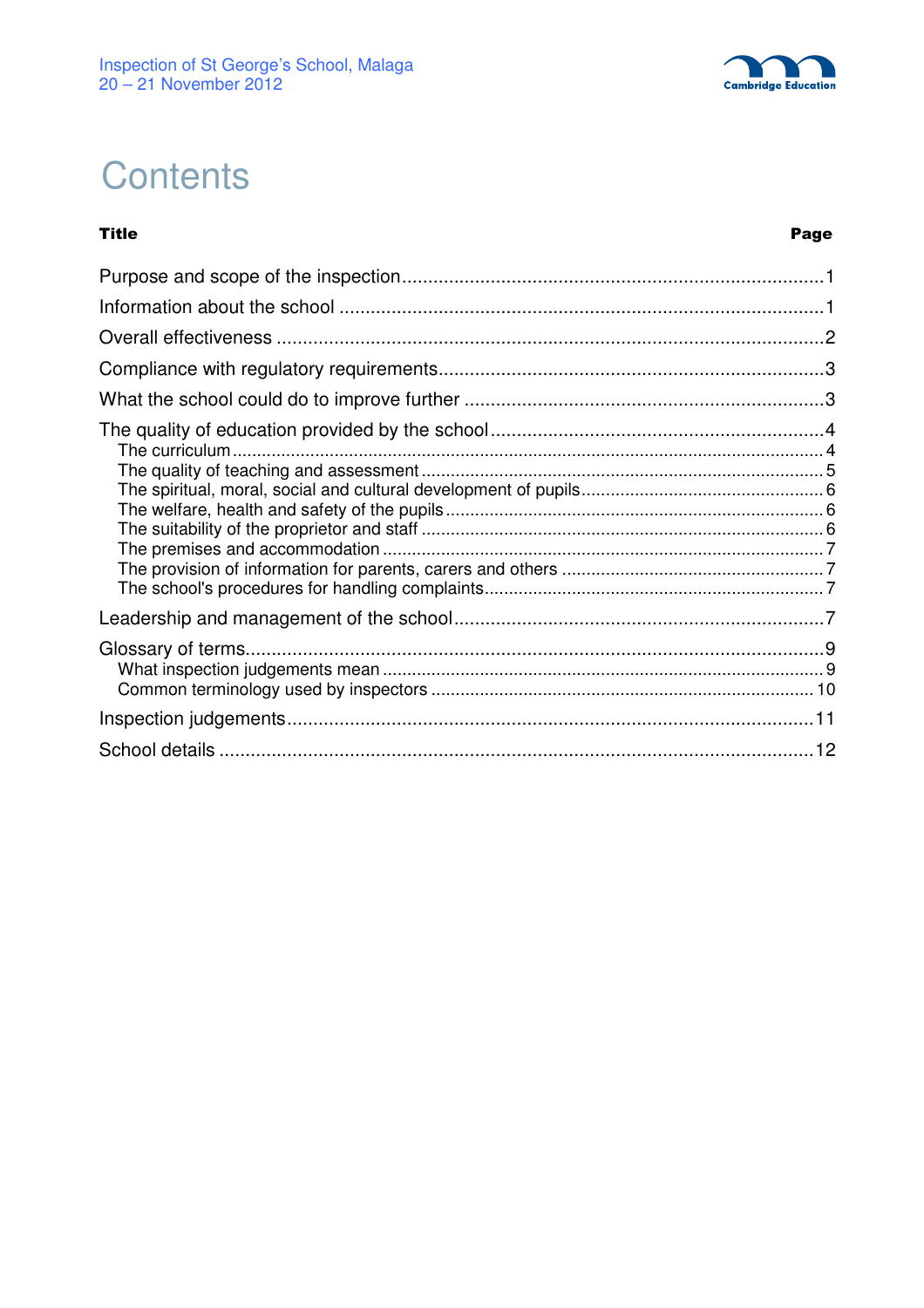

## **Purpose and scope of the inspection**

This inspection was carried out by four inspectors. Two were from Cambridge Education's British Schools Overseas Inspectorate, and Ofsted accredited inspectors, and two were approved inspectors from the National Association of British Schools in Spain (NABSS).

The inspectors visited 49 lessons and held meetings with staff and pupils. They observed the school's work and looked at data on pupils' attainment over the past three years, at schemes of work, policies, the school improvement plan and the school's self-review.

#### **The inspection team:**

| Brian Oppenheim         | Lead inspector, Cambridge Education |
|-------------------------|-------------------------------------|
| Jo Curd                 | Team inspector, Cambridge Education |
| Gill Kaye               | Team inspector, NABSS               |
| <b>Heather Muntaner</b> | Team inspector, NABSS               |

Inspectors used the Department for Education standards for the inspection of British schools overseas aligned with the NABSS accreditation criteria. The purpose of the inspection is to provide information to parents, teachers, senior managers and the school's owners on the overall effectiveness of the school and the standard of education. Cambridge Education reports to the Department for Education (DfE) on the extent to which schools meet the relevant standards for British schools overseas as follows:

- the quality of education provided by the school (curriculum, teaching and assessment)
- the spiritual, moral, social and cultural development of pupils
- the welfare, health and safety of the pupils
- the suitability of the proprietor and staff
- the premises and accommodation
- the provision of information for parents, carers and others
- the school's procedures for handling complaints
- leadership and management of the school.

## **Information about the school**

St. George's School was founded in September 2000. It is an independent, coeducational school for 712 pupils between the ages of three and 18 years. Nearly all pupils are Spanish. They follow courses based on the English National Curriculum and recognised British examinations, in conjunction with required elements of the Spanish curriculum. Pupils study a wide range of subjects from the British curriculum and, in addition, Spanish language and humanities.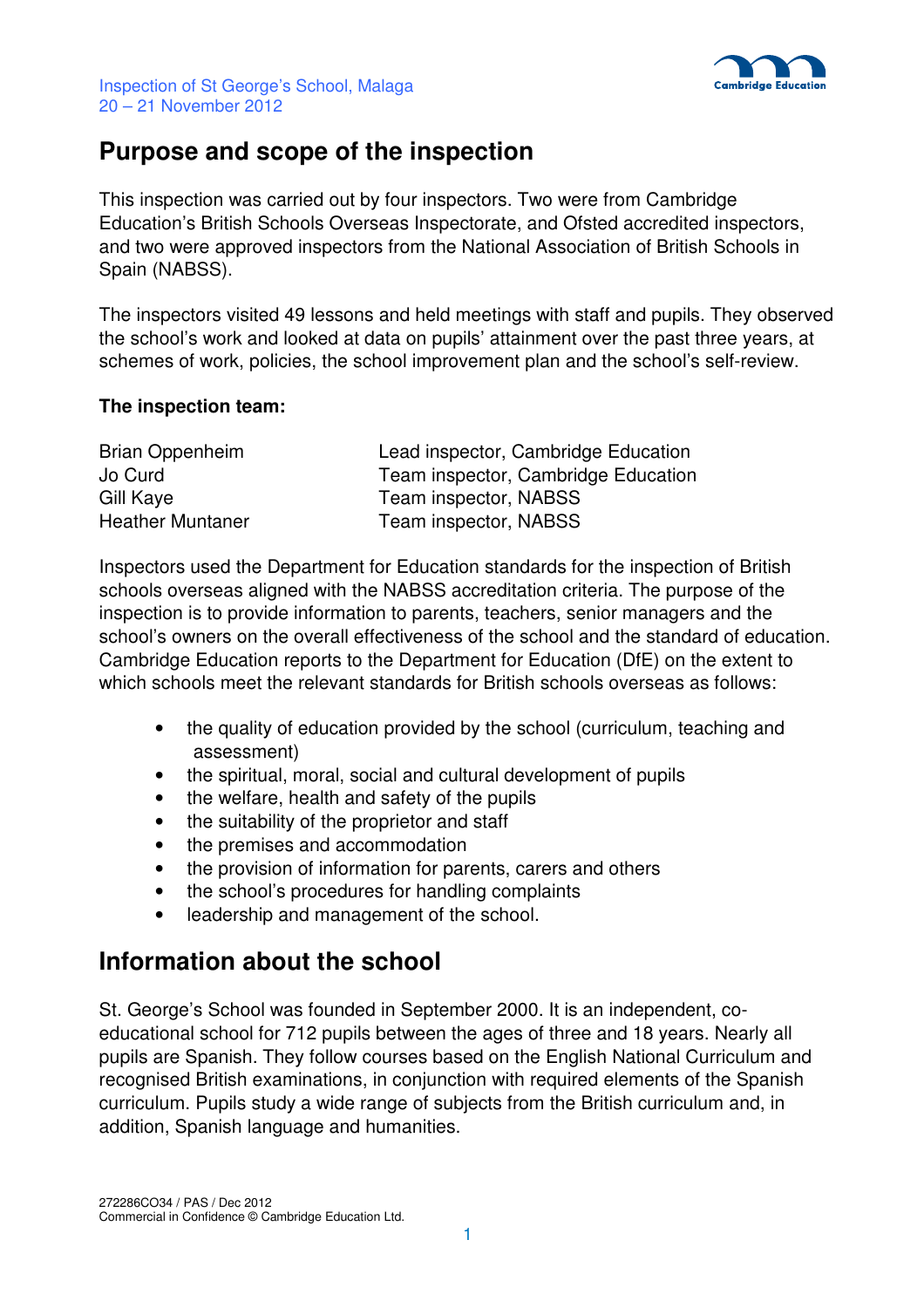



The school is authorised by the Andalusian Government to offer a British education to children of all nationalities and is an inspected and approved member of the National Association of British Schools in Spain.

## **Overall effectiveness**

Pupils at St George's School in Malaga receive a good education overall: the provision for pupils' welfare, care and guidance is excellent. The school meets the requirements of the Spanish Ministry of Education; and the emphasis on teaching the National Curriculum for England, and preparing pupils for IGCSE, AS and A level examinations means that they experience an education that is British in character. Many pupils leave to study at UK universities.

Provision for Early Years is good. Staff have had training on the new EYFS framework and are beginning to implement this effectively. Children make good progress with their personal, social, emotional development and with their English. Children's attitudes are very good, they are keen, motivated and happy and develop good relationships with adults and their peers.

Pupils' achievements are good and some are outstanding. As most are native Spanish speakers they start school with only a limited grasp of English. However, they make good progress in developing their English language skills because of the very broad opportunities for learning, and the good routines and relationships. Pupils in Key Stages 1 and 2 also make good progress although it is best in Key Stage 2 where the more able are stretched well. The data at Key Stages 1 and 2 show some wide variations between reading, writing and mathematics but as pupils move up the school these differences disappear: effective teaching overall ensures that all pupils make good progress and some very good. Again, supportive relationships and well-established routines promote a very positive climate for learning.

In Key Stage 3 and 4, pupils make similarly good progress to reach standards that are well above average in their academic studies. The data available suggest that attainment is high by the end of Key Stage 4 and in the sixth form. Pupils' achievements in IGCSE examinations are consistently good with 95% of pupils achieving the highest grades in at least five subjects over the past three years. This is well above the average for all schools in England. Pupils with learning difficulties and disabilities also achieve well because of the high quality of support they receive. Achievement in the sixth form is also above average although the school's self-review judges that the climate for learning in the sixth form is not always as positive as it might be. Teachers feel that students do not always meet the expectations that the school has of them.

Pupils' welfare and the way they are supported and cared for are outstanding. Teachers create a very positive climate for learning in which pupils feel respected. As a result, behaviour is exceptionally good, and pupils have excellent attitudes towards school and their work. They treat the buildings, each other and staff with the utmost respect. Pupils'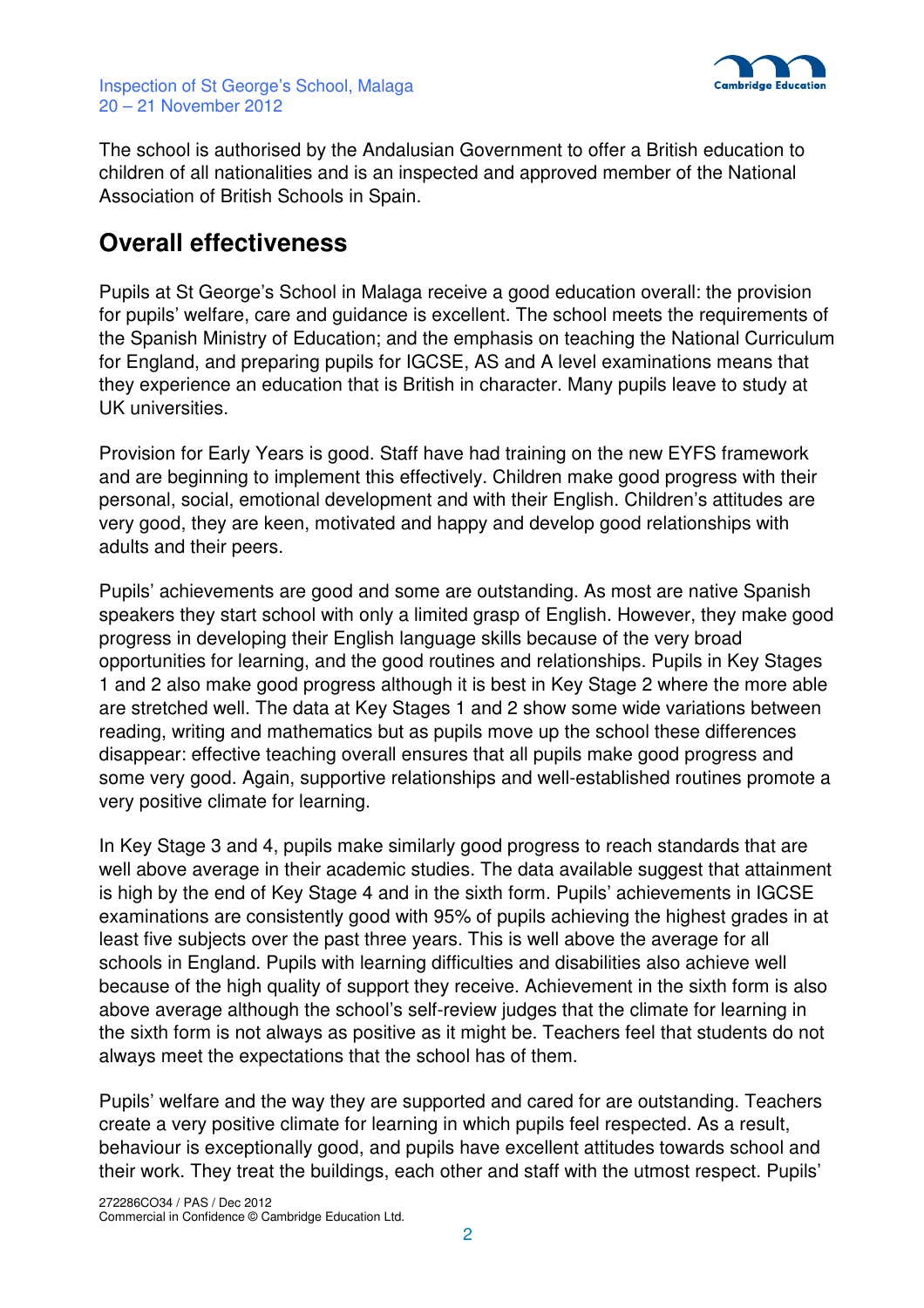

high quality personal skills have a strong impact on their achievements: they are keen and eager to learn, to persevere and to do well at school. They enjoy school a great deal and feel safe and well supported.

Teaching and learning are good. This is because most lessons are planned well with clear objectives and work that is varied and engaging. The basic skills of literacy (in both Spanish and English) and numeracy are promoted strongly. The majority of teaching is good or outstanding but there are some inconsistencies across the school which is why teaching is good and not yet outstanding overall. The use of the outdoor area in the Early Years could be improved. In both primary and secondary there are times when teachers talk too much, or expect pupils to copy from the board, which slows progress. The curriculum is good. It is broad and balanced and meets the needs of pupils effectively providing a wide range of academic and extra-curricular experiences.

Leadership and management are good. The headteacher is supported effectively by the senior leadership team and this provides a strong direction for the school, which is shared by staff. Sometimes roles and responsibilities are not as clear as they could be and lines of accountability become imprecise. There is a strong focus on self-review that ensures that the development plan identifies concise and accurate areas for improvement. For example, the school has pinpointed the need to implement a refined tracking and target-setting programme so that it can check pupils' progress more consistently. There is evidence that this is beginning to have an impact although there is still some way to go to ensure consistency. Senior leaders have a good understanding of what makes teaching effective although the monitoring process does not drive improvement strongly enough. However, the very good social, personal and academic outcomes show that the school has significant capacity to improve further.

## **Compliance with regulatory requirements**

St George's School, Malaga meets the requirements for British schools overseas, as laid down by the UK Department for Education, in full. The school promotes a British education for its pupils well through its teaching, climate, the focus on IGCSE and AS/A Level examinations and links with independent schools in Britain. Many pupils move successfully to British universities when they leave St George's.

## **What the school could do to improve further**

While not required by regulations, the school might wish to consider the following points for development:

- **Improve teaching further by:** 
	- ensuring that questioning is used systematically to draw all pupils in the class into the discussion rather than focusing on just those who put their hands up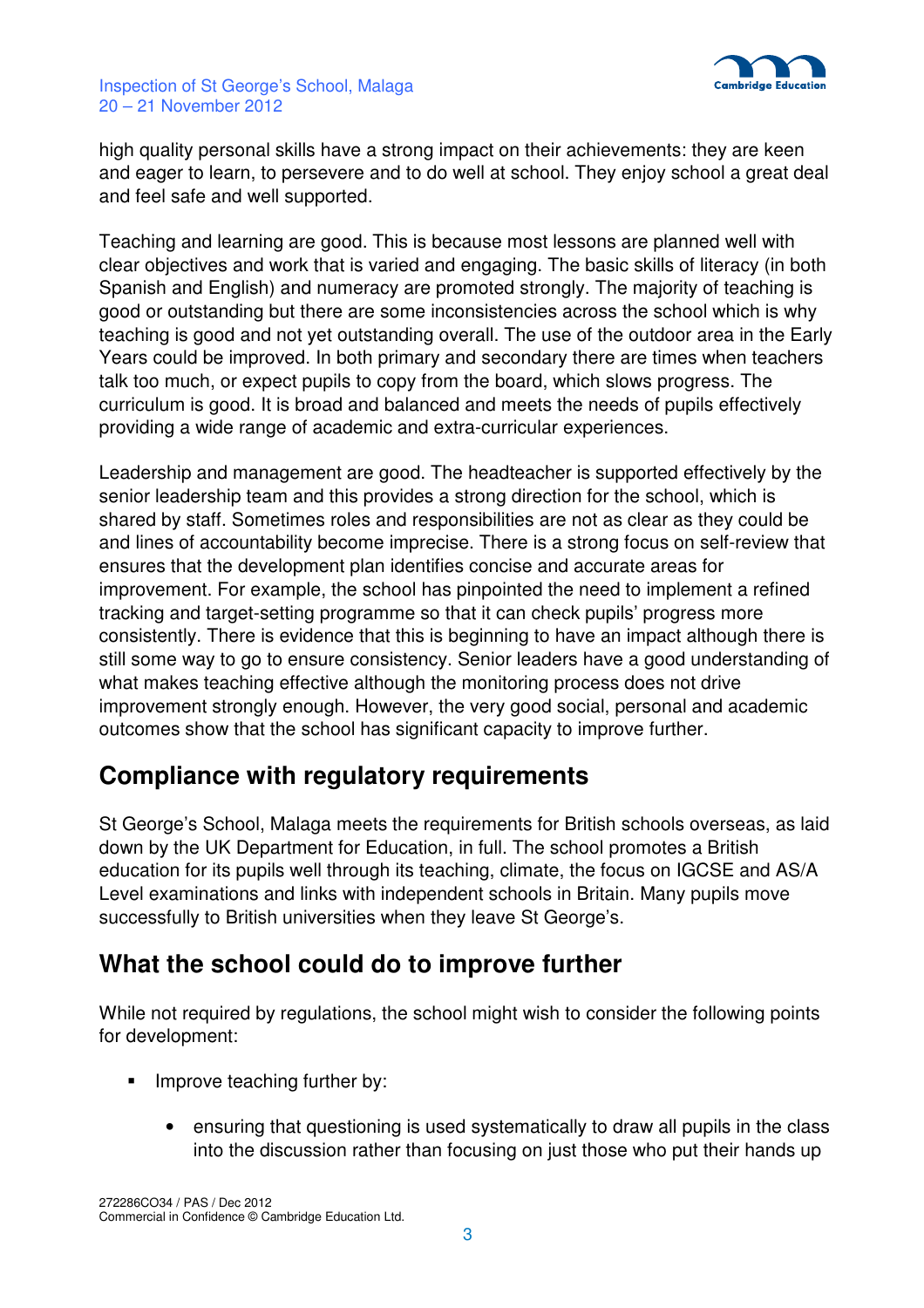

- encouraging pupils to be independent learners and be involved actively in their learning, for example through greater use of group work and peer assessment
- using the knowledge of pupils' achievements to set work that challenges all pupils and meets their individual needs.
- Continue to drive the develop leadership and management by:
	- developing robust ways to track achievement over time so that the progress of individual pupils can be monitored regularly and well timed interventions made where necessary
	- ensuring that teaching is monitored regularly, with a clear focus on learning and progress, and that feedback to teachers is effective and well focused
	- improving the coherence and consistency of the senior team to avoid overlap of role and responsibility.
- Improve the curriculum further by:
	- developing the use of the outdoors in the Early Years
	- monitoring the impact of the new Key Stage 1 reading scheme on pupils' achievements.

# **The quality of education provided by the school**

### **The curriculum**

The good curriculum covers the subjects of the English National Curriculum, and the Spanish requirements, and meets the needs of all pupils effectively. It is planned well so that it is broad and provides a balance of subjects to give pupils a good range of experiences including creative, scientific, technological, linguistic, physical and social knowledge, understanding and skills. In the Early Years the curriculum provides a very wide range of activities for children indoors, although the outdoor curriculum is underdeveloped. In Key Stages 1 and 2 the curriculum is generally good ensuring that pupils make good progress with their learning. A new reading scheme has been introduced in Key Stage 1 to tackle the discrepancy between reading and writing standards although it is still too early to see the full impact of this on pupils' achievements.

The curriculum in Key Stages 3 and 4 is good. It is based around the English National Curriculum and a good range of IGCSE courses and, in addition, Spanish language and humanities. As a result, the curriculum provides pupils with a broad and balanced "bicultural" education, which prepares them effectively for further study in either system and for the demands of everyday life. There are some imaginative and effective opportunities for learning such as work experience in Year 11.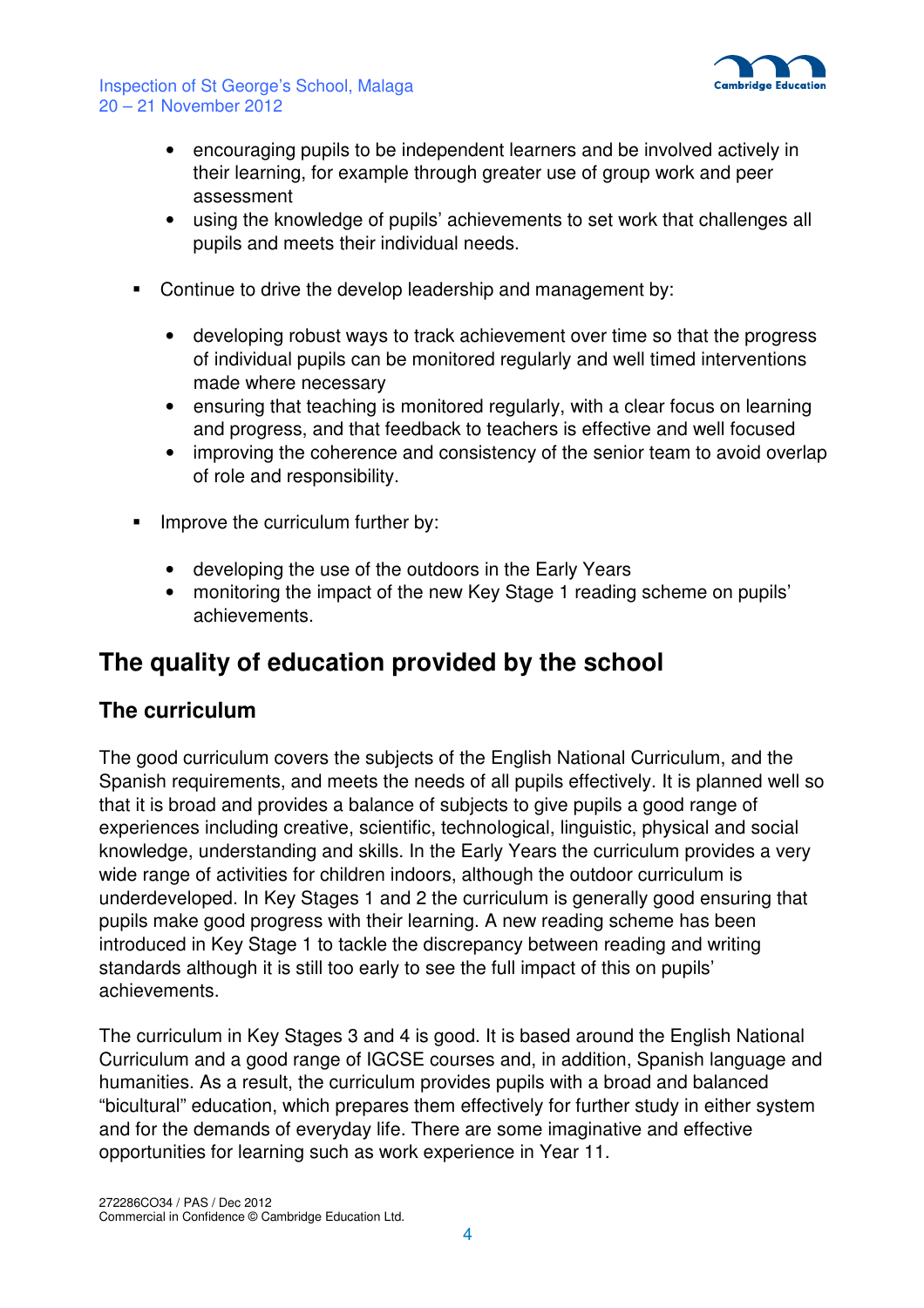

After school activities in primary and secondary include a range of sports, arts workshops, music, poetry, drama, and science clubs. Individual music tuition is provided through the music school. Visiting writers from the UK enhance further the range of experiences available to pupils, as does the Summer School. For the last two years pupils from Year 9 have had the opportunity to exchange with students from the High School of Dundee.

### **The quality of teaching and assessment**

The majority of the teaching is good or outstanding and, although there is still some that is only satisfactory, it is good overall. As a result, pupils make good progress with their learning. The best teaching and learning is characterised by lessons that are planned carefully to give pupils work that is varied and engaging. High expectations and very good feedback to pupils about their work and how to improve it add significantly to learning. For example, in an outstanding Year 6 literacy lesson, challenging questions, high expectations and immediate feedback to pupils resulted in excellent progress. Similarly, pupils achieved very well in a Year 10 art lesson: high expectations, very good feedback and well-timed interventions by the teacher had a strong impact on pupils' learning and outcomes.

Other characteristics that contribute to effective teaching and learning include strong organisation and activities that allow pupils to acquire new skills and knowledge. This was exemplified in physical education lessons in Years 5 and 9 where the brisk pace ensured that little time was wasted and maintained pupils' motivation very effectively. In many lessons teachers use their strong subject knowledge effectively to make learning interesting and to motivate pupils. This was seen in an effective Year 10 French lesson where the task motivated pupils well. They consolidated their use of the French language effectively and made good progress.

Although teaching is good overall there are some inconsistencies across the school. Where teaching is less effective and only satisfactory it is because teachers talk too much or expect pupils to copy from textbooks or the white board especially in the secondary years. In satisfactory lessons in Key Stages 1 and 2, the work is not always suitable for all pupils in the class, particularly those that are more able. The result of these features is that pupils are not stretched as much as they could be and thus make too little progress with their learning.

Assessment is good overall. There are examples of good practice where pupils are given helpful feedback about how well they are doing and what they need to do to improve their work, for example in art in secondary years and literacy in Key Stage 2. Some teachers use peer assessment effectively to encourage pupils to improve their work further. There are also examples of good marking and when asked pupils said that they know the levels at which they are working. Assessment is not outstanding because the school has yet to develop a system to monitor the progress of individual pupils over time.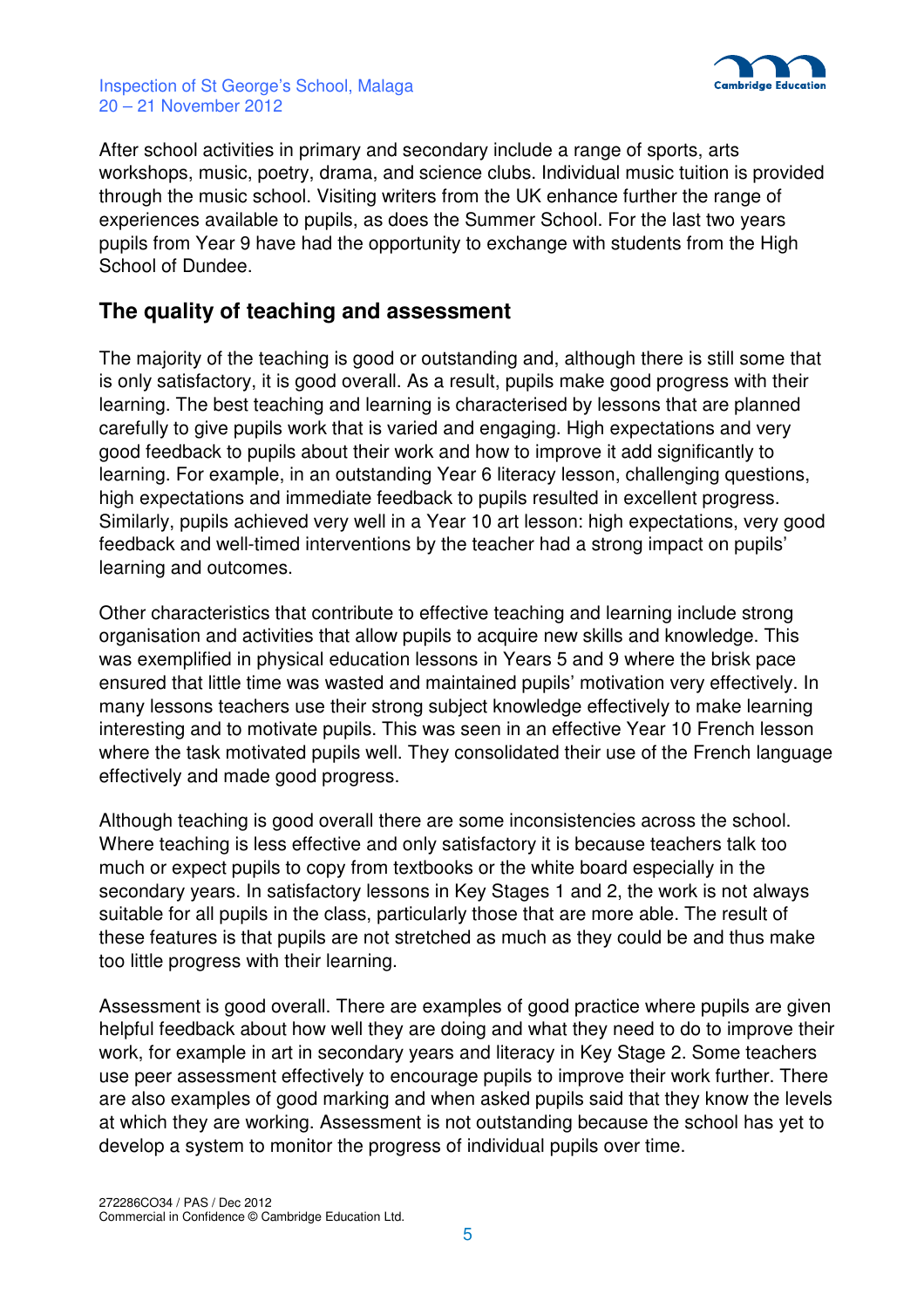

## **The spiritual, moral, social and cultural development of pupils**

Pupils' personal development is outstanding. They have extremely positive attitudes to school and to their learning and this is demonstrated by their keenness to do well, their excellent behaviour and the contribution they make to the school. It is very noticeable how polite and courteous they are to others. As they move through the school, pupils gain a strong sense of themselves. They are self-confident, take responsibility for their behaviour and have a good understanding of right and wrong. Pupils are proud of the contribution they make to the school: for example through supporting charities and pupils say that helping those in need is part of the school's culture.

Behaviour is outstanding. Pupils are polite, considerate and friendly. They have very positive attitudes to their learning and respond well to the school's behaviour management strategies. The schools' very positive climate for learning has a strong impact on pupils' personal development.

### **The welfare, health and safety of the pupils**

Pupils' welfare, health and safety are promoted very effectively. Staff work together well as a team to provide excellent care and guidance and the school supports pupils well in both their academic progress and personal development. The school psychologist, who acts as the special needs coordinator, is responsible for the screening tests in Years 1, 4 and 7. These are used to identify pupils with learning needs including those who may be gifted and talented. High quality guidance is given to assist pupils in making appropriate choices for university courses and complete UCAS forms, including personal statements, and careers advice is good.

The school's very positive climate for learning contributes significantly to pupils' achievement. Attendance and punctuality are good. When asked pupils said that there was a little bullying but that they were confident it would be dealt with effectively. Pupils said that if they had a particular problem they would be happy to talk to any teacher. Pupils in Key Stage 2 told inspectors, "This is the best school in the world" and that "teachers are good and kind".

There is a full range of policies and strategies that help to ensure pupils' safety, progress and happiness. Appropriate regulatory systems and processes are well established and health and safety procedures meet local requirements including those for fire safety.

## **The suitability of the proprietor and staff**

The proprietor ensures that all teaching, supply and other members of staff are subject to all the required local or UK checks for suitability to work with children. Where appropriate, the UK's CRB enhanced disclosure is used to check the suitability of teaching staff.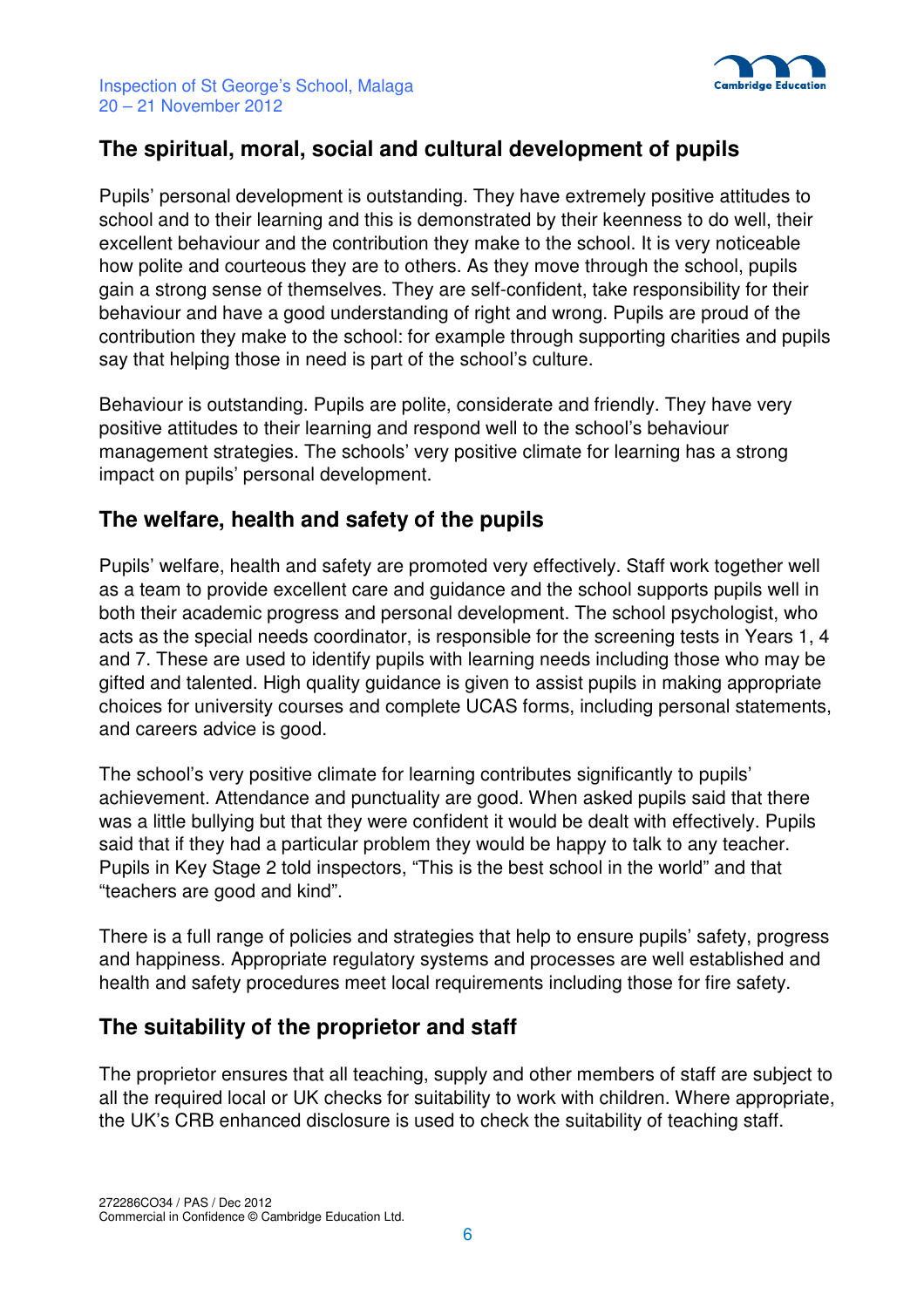

Records are recorded properly and stored securely. Procedures meet the requirements for British schools overseas.

### **The premises and accommodation**

The premises and accommodation support the curriculum effectively and are safe and suitable for the number of pupils: this contributes well to pupils' achievements. There is suitably specialist accommodation for the teaching of science, art, and ICT and a sufficient range of resources available for teaching. Displays in classrooms and corridors are good. The accommodation is very well maintained and pupils show care for the building and its environs. Overall, the premises and accommodation have a strong impact on pupils' learning and on the school's ethos. Local regulations are met in full.

## **The provision of information for parents, carers and others**

The provision of information for parents, carers and others is good. There is some useful information in the school's website and a booklet which describes explicitly school policies, the curriculum and school life. Reports about pupils' achievements and progress are provided regularly and parents receive newsletters and information about events. The provision of information meets the requirements for British schools overseas.

## **The school's procedures for handling complaints**

The school meets the requirements for British schools overseas for handling complaints.

## **Leadership and management of the school**

The school is well led and skilfully managed. The headteacher provides clear strategic leadership and in the 12 years the school has been open it has made good progress to provide an effective education for its pupils. Senior staff have developed their roles very successfully to become stronger leaders and there is a shared commitment to continuous improvement. Sometimes the focus on individual roles and responsibilities means that there is not enough time for leaders to work together or ensure that all tasks are covered. For example, the time given to Early Years and Key Stage 1 has been uneven. However, the strong focus on self-review, the accurate identification of priorities for improvement and the concise development plan ensures that leaders have a good understanding of the school's strengths and areas for improvement.

Senior leaders have a good understanding of what makes teaching effective and teachers report that opportunities for professional development are good and linked to the development plan. There is a programme of lesson observations but this is not always systematic and the feedback given to teachers is not always robust enough to improve the quality of teaching and learning. Sometimes, too much emphasis is placed on teaching rather than learning.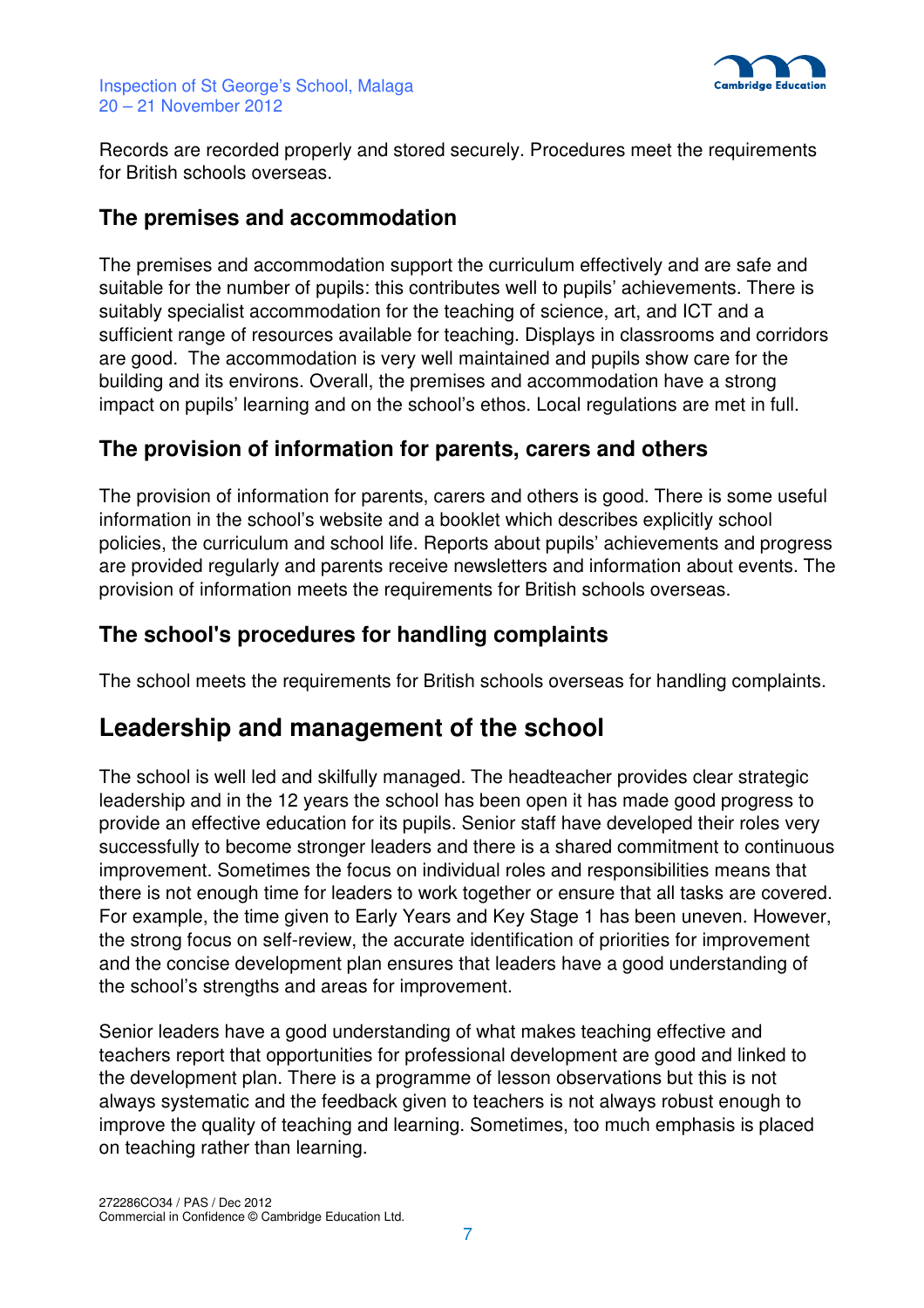

Other staff with leadership responsibilities also support the school's aims and vision well. All staff are unwavering in their commitment to the drive to move the school forward and this is illustrated by the very small number of teachers leaving and joining the school each year.

The school uses data appropriately to understand overall trends, identify pupils who need additional support and to set achievement targets. For example, AS/A Level predictions are based on IGCSE results. However, the school recognises the need to improve its use of data further, particularly in understanding progress over time. As a result, it has taken the decision to use an external organisation to analyse its data and help teachers understand the value that teaching adds to pupils' learning. Being clear about pupils' starting points will be an important part of this work so that teachers can track progress term by term.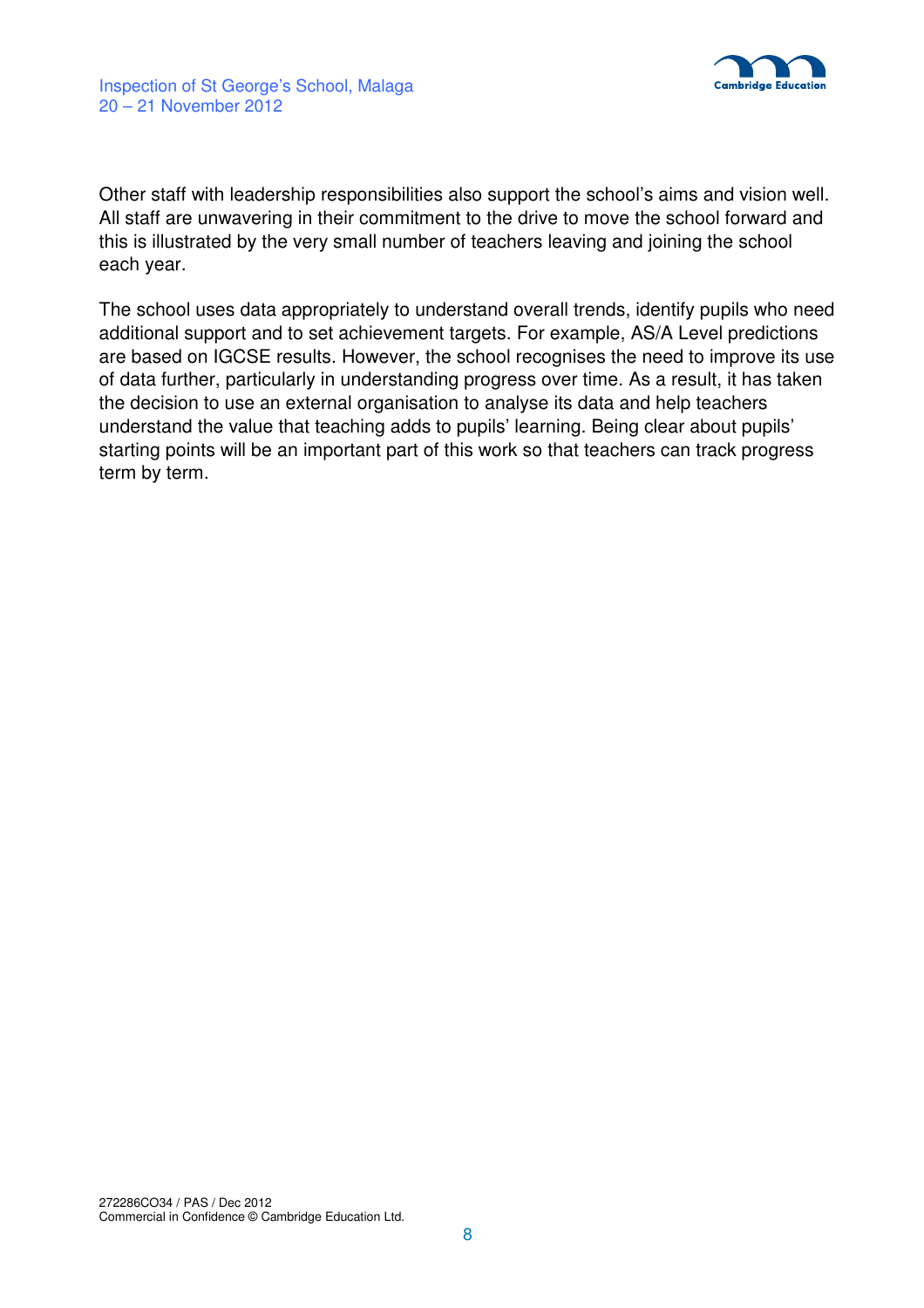

# **Glossary of terms**

## **What inspection judgements mean**

| Grade   | Judgement    | <b>Description</b>                                                                                                                                                                                                               |
|---------|--------------|----------------------------------------------------------------------------------------------------------------------------------------------------------------------------------------------------------------------------------|
| Grade 1 | Outstanding  | These features are highly effective. An outstanding<br>school provides exceptionally well for all its pupils'<br>needs.                                                                                                          |
| Grade 2 | Good         | These are very positive features of a school. A<br>school that is good is serving its pupils well.                                                                                                                               |
| Grade 3 | Satisfactory | These features are of reasonable quality. A<br>satisfactory school is providing adequately for its<br>pupils.                                                                                                                    |
| Grade 4 | Inadequate   | These features are not of an acceptable standard.<br>An inadequate school needs to make significant<br>improvement in order to meet the needs of its<br>pupils. Ofsted inspectors will make further visits<br>until it improves. |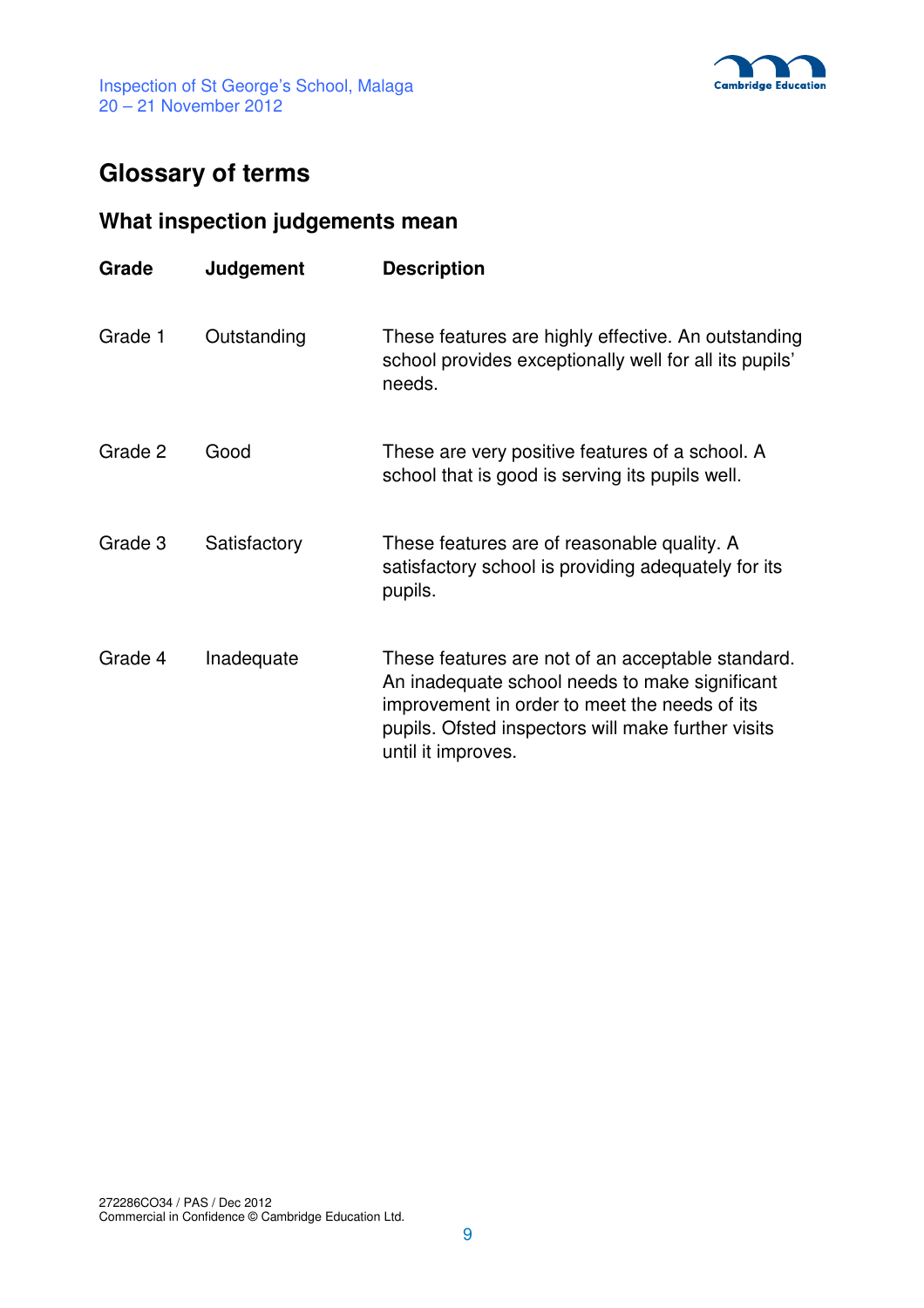

# **Common terminology used by inspectors**

| Achievement:               | the progress and success of a pupil in their learning,<br>development or training.                                                                                                                                     |
|----------------------------|------------------------------------------------------------------------------------------------------------------------------------------------------------------------------------------------------------------------|
| Attainment:                | the standard of the pupils' work shown by test and<br>examination results and in lessons.                                                                                                                              |
| Capacity to improve:       | the proven ability of the school to continue improving.<br>Inspectors base this judgement on what the school has<br>accomplished so far and on the quality of its systems to<br>maintain improvement.                  |
| Leadership and management: | the contribution of all the staff with responsibilities, not<br>just the headteacher, to identifying priorities, directing<br>and motivating staff and running the school.                                             |
| Learning:                  | how well pupils acquire knowledge, develop their<br>understanding, learn and practise skills and are<br>developing their competence as learners.                                                                       |
| Overall effectiveness:     | inspectors form a judgement on a school's overall<br>effectiveness based on the findings from their<br>inspection of the school.                                                                                       |
| Progress:                  | the rate at which pupils are learning in lessons and<br>over longer periods of time. It is often measured by<br>comparing the pupils' attainment at the end of a key<br>stage with their attainment when they started. |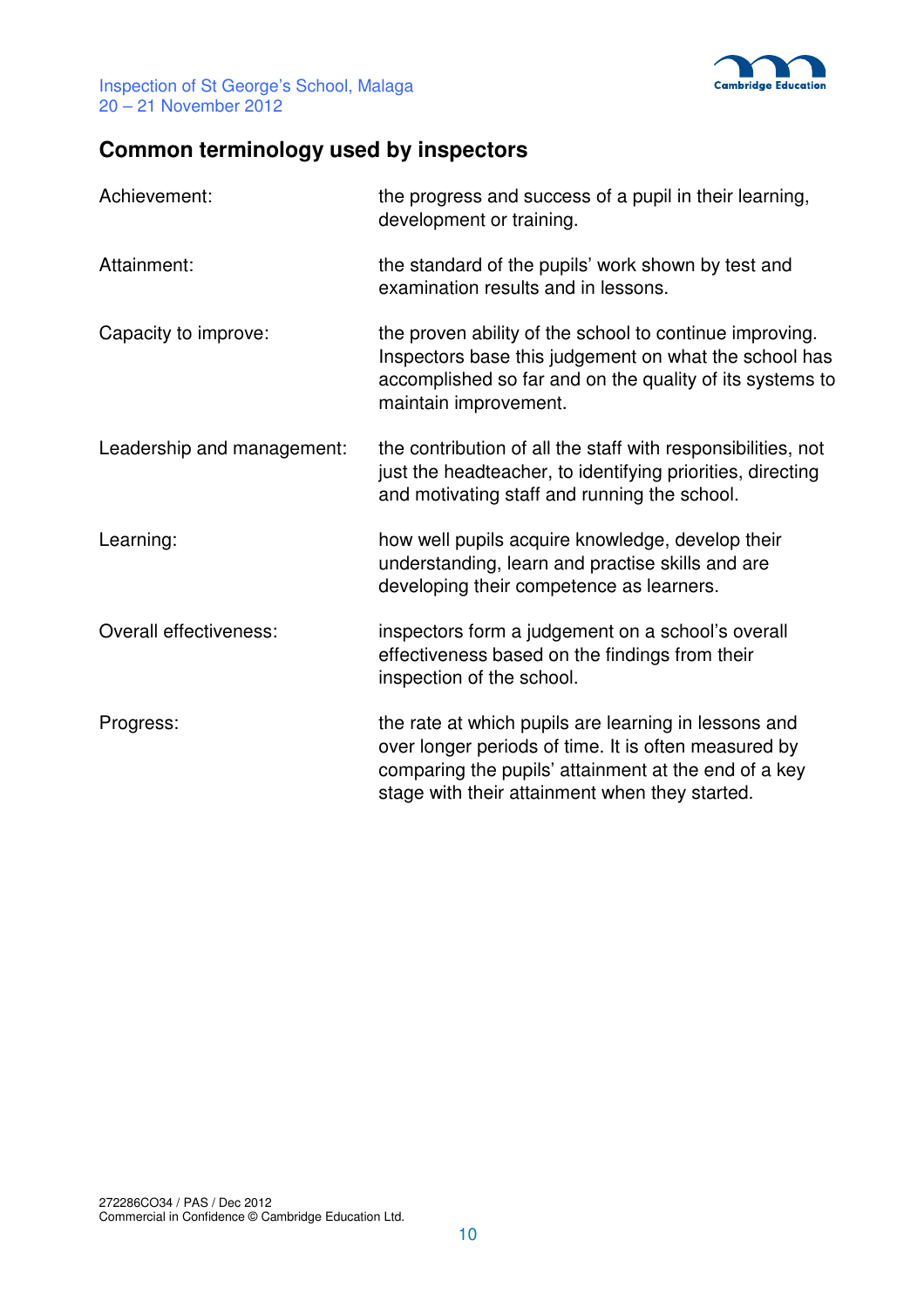

# **Inspection judgements**

| outstanding  |
|--------------|
| good         |
| satisfactory |
| inadequate   |

#### **The quality of education**

| Overall quality of education                                                                    |  |  |
|-------------------------------------------------------------------------------------------------|--|--|
| How well the curriculum and other activities meet the range of needs<br>and interests of pupils |  |  |
| How effective teaching and assessment are in meeting the full range<br>of pupils' needs         |  |  |
| How well pupils make progress in their learning                                                 |  |  |

#### **Pupils' spiritual, moral, social and cultural development**

| Quality of provision for pupils' spiritual, moral, social and cultural<br>development |  |  |
|---------------------------------------------------------------------------------------|--|--|
| The behaviour of pupils                                                               |  |  |

#### **Welfare, health and safety of pupils**

| The overall welfare, health and safety of pupils |  |  |  |  |
|--------------------------------------------------|--|--|--|--|
|--------------------------------------------------|--|--|--|--|

#### **Leadership and management**

| The quality of leadership and management |  |  |
|------------------------------------------|--|--|
|                                          |  |  |